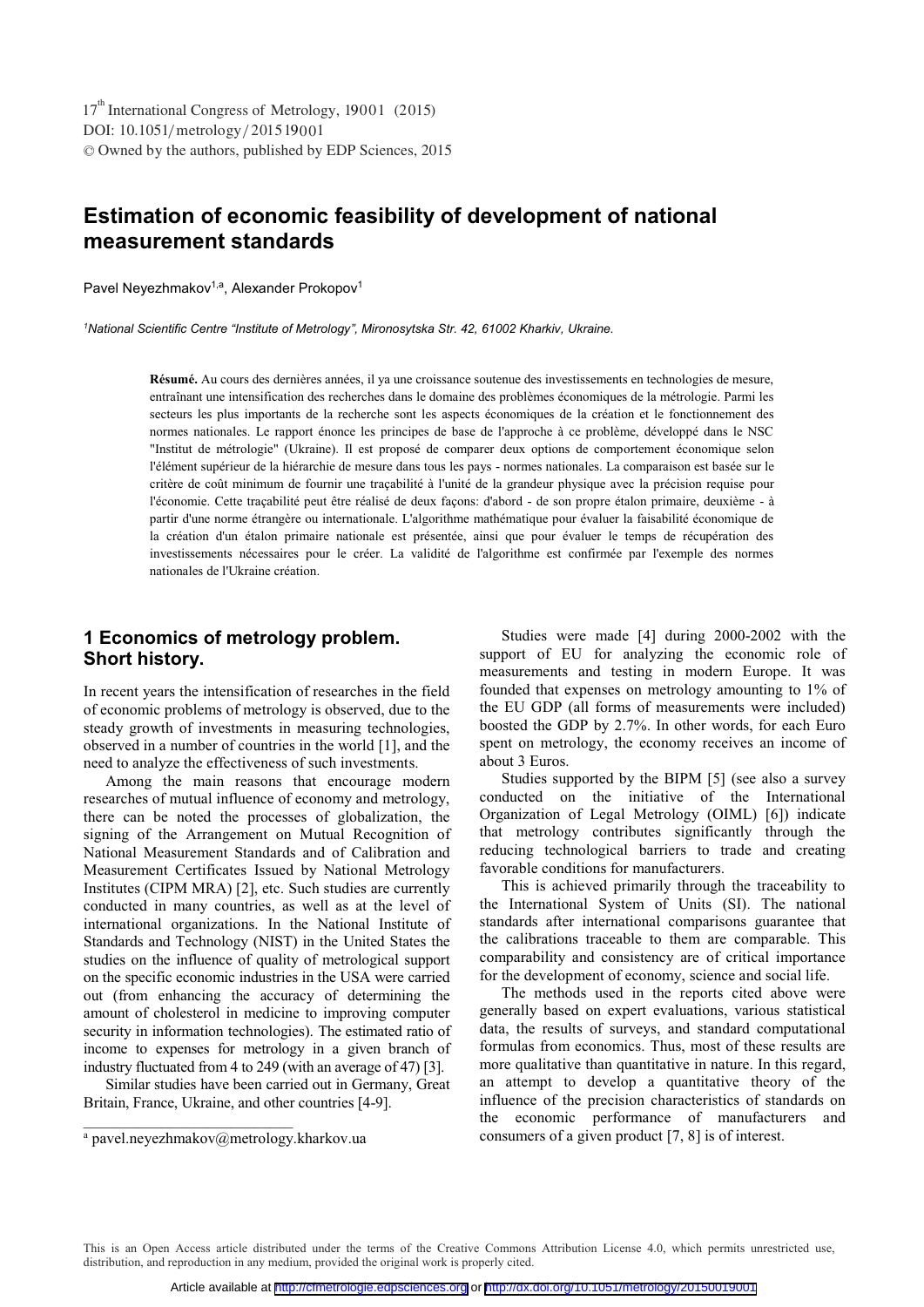The analysis of considered publications shows that the theoretical aspects of the interrelation of metrology and economics are still insufficiently studied. There is still no general theory which can provide a quantitative description of the mutual relationship of metrology and economics and to be based on the most acceptable from the standpoint of economics ways of developing a government metrological system. The situation is understandable since the task of the joint consideration of the interaction of metrology and economics is a distinctly systems problem, which requires a systematic approach, the general theory of which remains insufficiently developed.

### **2 Economics of metrology in NSC "Institute of Metrology" researches**

In this connection, a quantitative approach being developed in the studies of the NSC "Institute of Metrology" is proposed. But the aim of these studies [9] is not the global impact of metrology on economics, the narrower task of analyzing the economic aspects of the creation and functioning of the top element of the measurement hierarchy in the country - national standards - is set.

The basis of our approach is the idea of comparing two (or more) options of economic behavior according to the considering link of metrological system. Thus stated, it is a component of the general problem discussed above. In this case, the comparison is carried out on the criterion of minimum costs on the realization of the unit of physical quantity with the necessary accuracy for the country. In this case, the possible costs for creating a national primary standard (NPS) for any type of measurements (first option) are compared with the potential costs for the calibration of secondary standard of the country abroad in case of absence of NPS, accumulated over the time corresponding to the term of operation of the primary standard (second option). The accuracy requirements for the process of traceability of the unit of physical quantity to the primary standard for the reviewed options are considered equal. The option with the lowest costs is considered to be economically feasible. When implementing this approach, it is assumed that the characteristics of the developed (used) standards will be guided by already achieved global indications. If a task is set to exceed the world level, it is necessary to solve the more complex general problem of the global impact of metrology on economics of the country (within a systematic approach that enable to take into account the economic impact on all levels of application of measurement instruments (MI)).

#### **3 Mathematic model and its applications**

A mathematical model, which is the basis of economic feasibility evaluation methodology, looks as follows. It is considered that traceability to the primary standard of the unit of measurement is provided either by the NPS that has passed international comparisons and has CMCs in KCDB database, or - in cases where NPS has not been created, - by a reference (secondary) standard of the

country (RS). It is considered that such RS is calibrated abroad (the foreign standard will be the source of the traceability for its CMCs).

When determining the annual expenses for the top element of the measurement hierarchy, *EMNPS* and *EMRS* expenses for the maintenance (operation) of NPS or RS, respectively,  $E_{CRS}$  expenses for calibration of RS abroad, and *ECrNPS* expenses for the creation of NPS are taken into account. *RPNPS* and *RPRS* revenues from performing calibrations using NPS or RS, respectively, are also taken into account.

As for the possible *EIRS* expenses for the improvement of RS, as well as for *EICNPS* expenses for international comparisons of NPS, they are not included to the annual balance, but are accounted separately in the overall balance for the total time of operation of the standard.

Within the considered model, the state of the highest link of the system of metrological support of a certain kind of measurements for the current time reduces to one of three possible states that differ in the structure of expenses:

1) NPS is present and used in the calibration chain; the current (or annual) expenses balance in this state is determined by *EMNPS* and *RPNPS*;

2) NPS is absent and is not being developed, the functions of NPS are performed by RS (the current expenses balance is determined by *EMRS, ECRS, RPRS*);

3) NPS is absent, but the works for its creation have already been started, while the functions of NPS are still temporary performed by RS (the expenses balance is determined by *EMRS, ECRS, ECrNPS, RPRS*).

Taking into account the mentioned states, the current (annual) balance "expenses minus revenues" *Bi* for *i*-type of measurements can be expressed as:

$$
B_i = \begin{cases} B_i^S = E_{iMNPS} - R_{iPNPS} - \text{ for state 1;} \\ B_i^A = E_{iMRS} + E_{iCRS} - R_{iPRS} - \text{ for state 2;} \\ B_i^W = E_{iMRS} + E_{iCRS} + E_{iCrNPS} - R_{iPRS} - \text{ for state 3;} \end{cases}
$$

Let *NC*<sup>r</sup> years are needed to create NPS. The created standard is used in international comparisons and operated *NO* years until it worns out and the time comes to replace it with a new one. The expenses for the maintainance of the standard of the considered type of measurements during  $N_{Cr} + N_O$  years can be represented as follows:

$$
B_i^W. N_{Cr} + B_i^S. N_O + E_{IRS}^* + E_{ICNPS} -
$$
  
NPS has been developed (option 1); (2)

$$
B_i^A. (N_{Cr}+N_O)+E_{IRS}-
$$

NPS has not been developed (option 2),

where  $E^*_{IRS}$ ,  $E_{IRS}$  – total expenses for the improvement of RS for the options 1 and 2, respectively.

The creation of NPS makes sense from the economical point of view only in case the expenses during  $N_{Cr} + N_O$ years for the maintenance of the highest element of the measurement hierarchy will be lower than ones for the case where NPS has not been created. This condition using the formula (2) can be expressed as:

$$
B_i^W. N_{Cr} + B_i^S. N_O + E_{ICNPS} + E_{IRS}^* < B_i^A. (N_{Cr} + N_O) + E_{IRS}
$$
 (3)